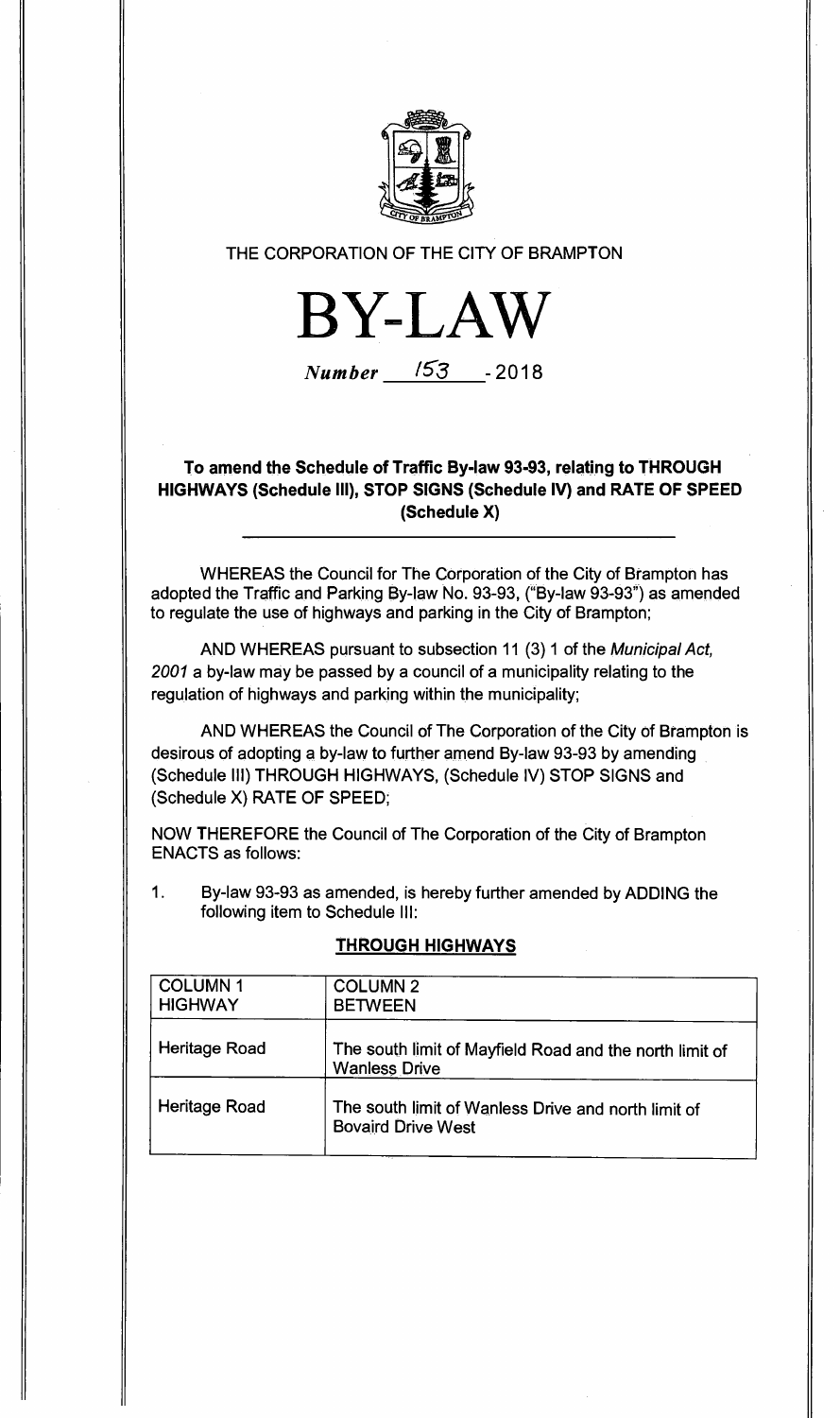2. By-law 93-93 as amended, is hereby further amended by DELETING the following item from Schedule III:

### **THROUGH HIGHWAYS**

| <b>COLUMN1</b>       | <b>COLUMN 2</b>                                                                      |
|----------------------|--------------------------------------------------------------------------------------|
| <b>HIGHWAY</b>       | <b>BETWEEN</b>                                                                       |
| <b>Heritage Road</b> | The south limit of Mayfield Road and the north limit of<br><b>Bovaird Drive West</b> |

3. By-law 93-93 as amended, is hereby further amended by ADDING the following items to Schedule IV:

# **STOP SIGNS**

| <b>COLUMN1</b><br><b>INTERSECTION or LOCATION</b> | <b>COLUMN 2</b><br><b>FACING TRAFFIC</b> |
|---------------------------------------------------|------------------------------------------|
| <b>Heritage Road and Wanless Drive</b>            | Northbound on Heritage Road              |
| <b>Heritage Road and Wanless Drive</b>            | Southbound on Heritage Road              |
| <b>Heritage Road and Wanless Drive</b>            | <b>Eastbound on Wanless Drive</b>        |
| <b>Heritage Road and Wanless Drive</b>            | <b>Westbound on Wanless Drive</b>        |

4. By-law 93-93 as amended, is hereby further amended by ADDING the following items to Schedule X:

# **RATE OF SPEED**

| <b>COLUMN1</b> | <b>COLUMN 2</b> | <b>COLUMN 3</b>                                                         |
|----------------|-----------------|-------------------------------------------------------------------------|
| <b>HIGHWAY</b> | RATE OF SPEED   | <b>BETWEEN</b>                                                          |
| Heritage Road  | 60              | Mayfield Road and the southerly limit of the<br><b>City of Brampton</b> |

5. By-law 93-93 as amended, is hereby further amended by DELETING the following items from Schedule X:

# **RATE OF SPEED**

| <b>COLUMN1</b><br><b>HIGHWAY</b> | <b>COLUMN 2</b><br><b>RATE OF SPEED</b> | <b>COLUMN3</b><br><b>BETWEEN</b>                                                                   |
|----------------------------------|-----------------------------------------|----------------------------------------------------------------------------------------------------|
| Heritage Road                    | 70                                      | Mayfield Road and the north limit of<br><b>Bovaird Drive West</b>                                  |
| <b>Heritage Road</b>             | 60                                      | The south limit of Bovaird Drive West<br>and the southerly limit of the City of<br><b>Brampton</b> |